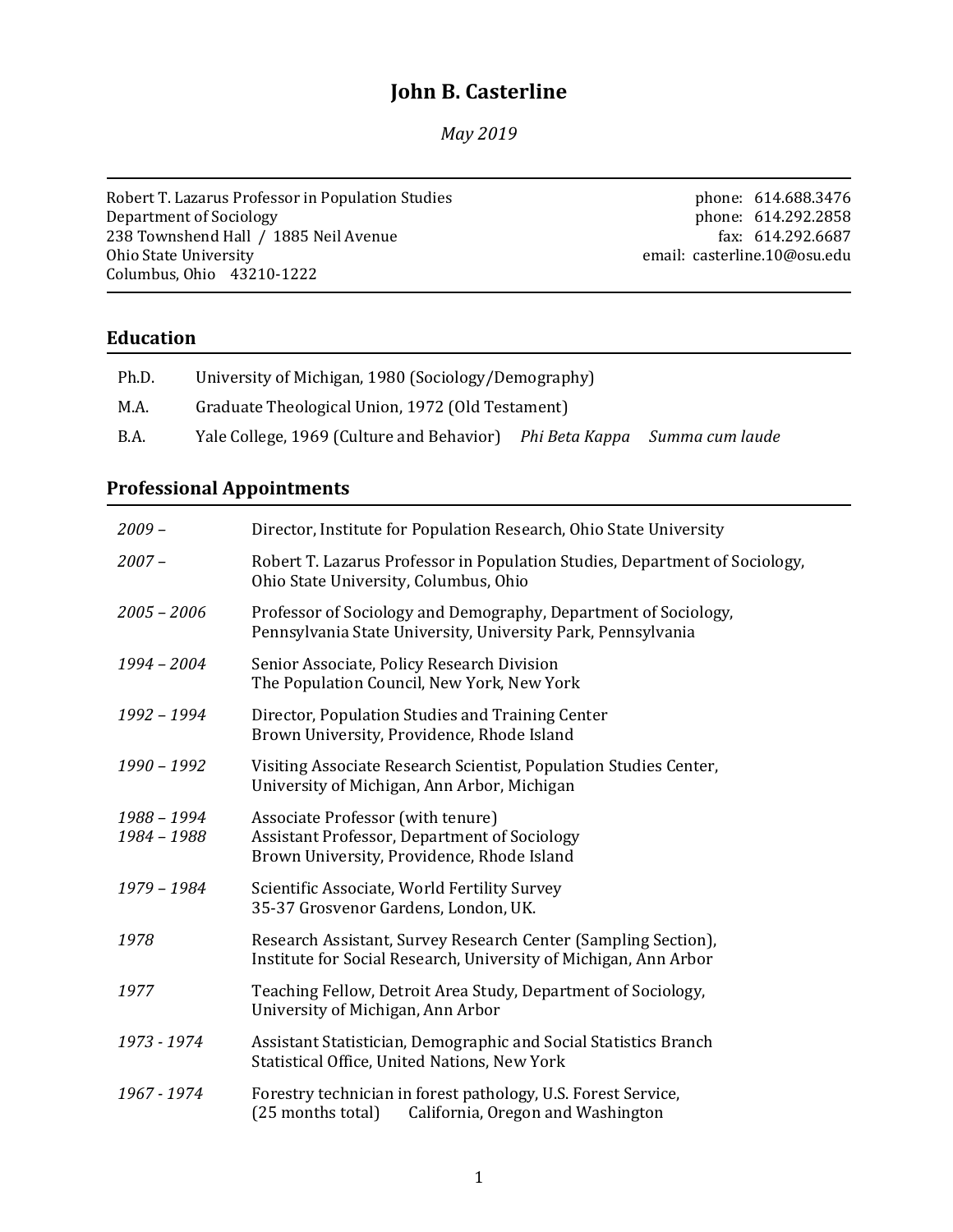#### **Honors and Awards**

American Association for the Advancement of Science [AAAS]: Elected Fellow (2018)

#### **Professional Service**

#### **Appointed and Elective Offices**

*Population Association of America* President: 2019 Hewlett Foundation Liaison: 2013 - 2016 International Outreach Committee: 2005 - 2013 (Chair: 2005-11) Nominations Committee (Chair): 2002 Publications Committee: 1997 - 1999 (Chair: 1999) Dorothy Swain Thomas Award Committee: 1989 - 1992 (Chair: 1991-92) Board of Directors: 1989 – 1991

*International Union for the Scientific Study of Population* Nominations Committee: 2013 - 2017 Governing Council: 2001 - 2005; 2006 - 2009 Committee on the Comparative Analysis of Fertility: 1990 - 1993

*National Academy of Sciences* Committee on Population: 1991 - 1997

*National Institutes of Health* Social Science and Population (SSP) Study Section, NICHD: 1992 - 1995

*World Health Organization*

Specialist Panel for Social Science Research on Reproductive Health: 1998 - 2012

#### **Editorial Boards**

Editorial Committee, *Population and Development Review*, 2012 – Editorial Board, *Demography*: 1995-1998; 2002-2004; 2011–2013; 2013–2016; 2016-2019 Associate Editor, *Demographic Research*: 2009 – 2016 Editorial Committee, *Studies in Family Planning*: 1994 – 2011 Editorial Advisory Committee, *International Family Planning Perspectives:* 1993 - present Editorial Board, *Population Research and Policy Review*: 2000 - 2005 Consulting Editor, *American Journal of Sociology*: 1993 – 1995

#### **Peer Review < selected >**

*American Sociological Review*: 1990 – present *Proceedings of the National Academy of Sciences*: 2017 - present *Population and Development Review*: 1990 - present *Demography*: 1981 – present *Population Studies*: 1981 - present *Demographic Research*: 1999 - present *European Journal of Population*: 2000 - present *Studies in Family Planning*: 1985 – present *Contraception*: 2012 - present *International Perspectives on Sexual and Reproductive Health*: 1986 - present *Population Research and Policy Review*: 1992 - present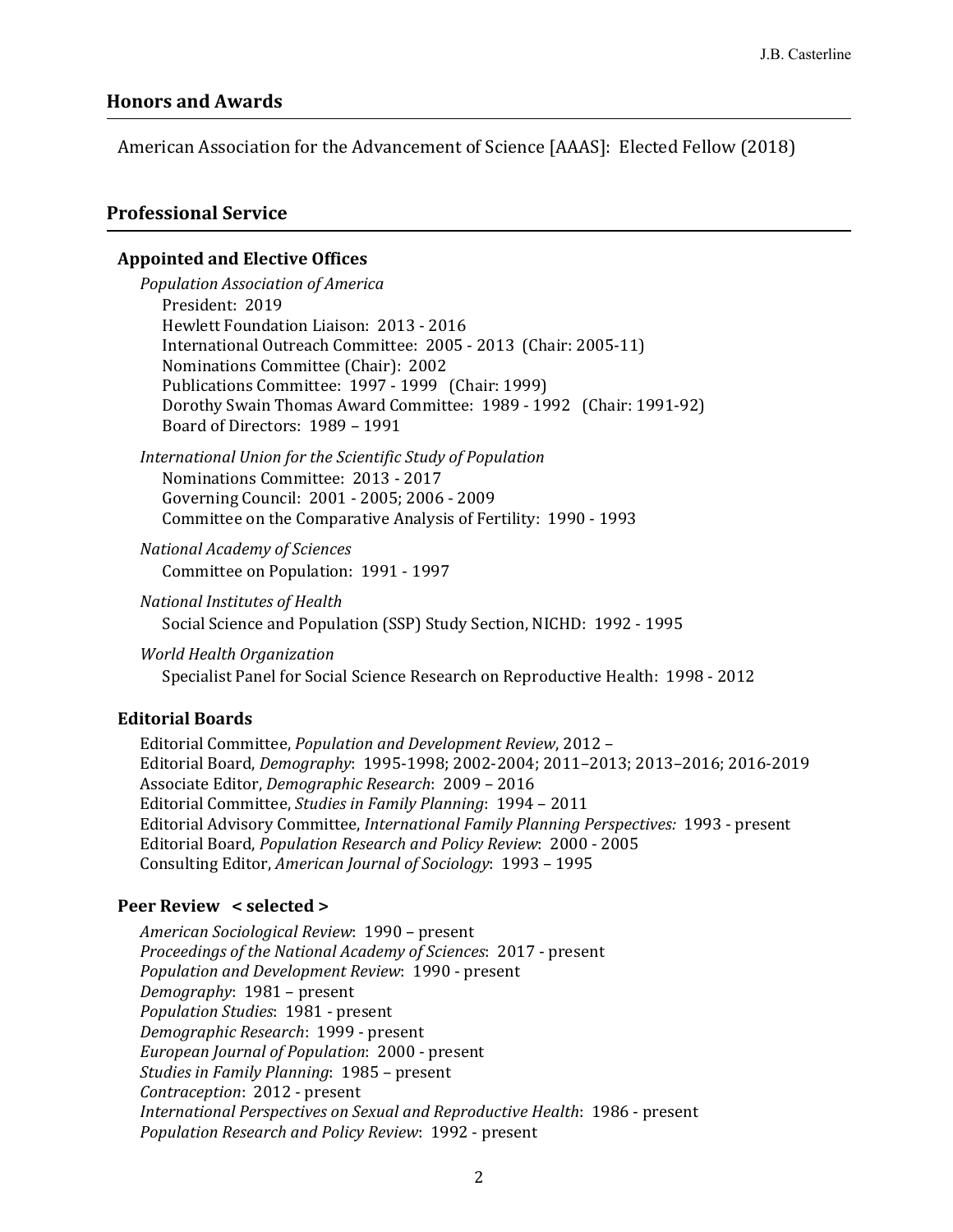#### **Membership in Professional Associations**

Population Association of America International Union for the Scientific Study of Population Union of African Population Scientists Asociación Latinoamericana de Población

### **Research Agenda**

#### **General**

Fertility transition Reproductive health and family planning Sub-Saharan Africa and Arab region

#### **Research in Progress**

Global fertility trends: patterns and determinants Fertility decline in Africa Unwanted fertility: methods of estimation, levels and trends Determinants of unmet need for contraception

#### **Publications**

#### **Forthcoming**

Cleland, John, Kazuyo Machiyama, and John B. Casterline. "Fertility preferences and subsequent childbearing in Africa and Asia: a synthesis of evidence from longitudinal studies in 28 populations". *Population Studies*.

Huda, Fauzia Akhter, John Cleland, Faisal Ahmmed, Hassan Rushekh Mahmood, Anisuddin Ahmed, Kazuyo Machiyama, and John B. Castelrline. "Method attributes and the intention to use pill or injectable in the future: a study of married women in rural Bangladesh." *International Perspectives on Sexual and Reproductive Health*.

**2018** Bongaarts, John and John B. Casterline. "From fertility preferences to reproductive outcomes in the developing world." *Population and Development Review* 43(4): 793-809. DOI: 10.1111/padr.12197

Gietel-Basten, Stuart, John Casterline, and Minja Kim Choe (editors). Family Demography in Asia: A Comparative Analysis of Fertility Preferences. Cheltenham, UK: Edward Elgar Publishing.

Casterline, John and Stuart Gietel-Basten. "Introduction." In S. Gietel-Basten, J. Casterline, and M.K. Choe (eds) Family Demography in Asia: A Comparative Analysis of Fertility Preferences. Cheltenham, UK: Edward Elgar Publishing.

Odwe, George, Joyce Mumah, Francis Obare, Marylene Wamukoya, Kazuyo Machiyama, John Cleland, and John Casterline. "Factors influencing satisfaction with oral contraceptive pills and injectables among past users in Kenya." *Journal of Biosocial Science* DOI: 10.1017/S0021932018000299

Mumah, Joyce, John Casterline, Kazuyo Machiyama, Marylene Wamukoya, Caroline W.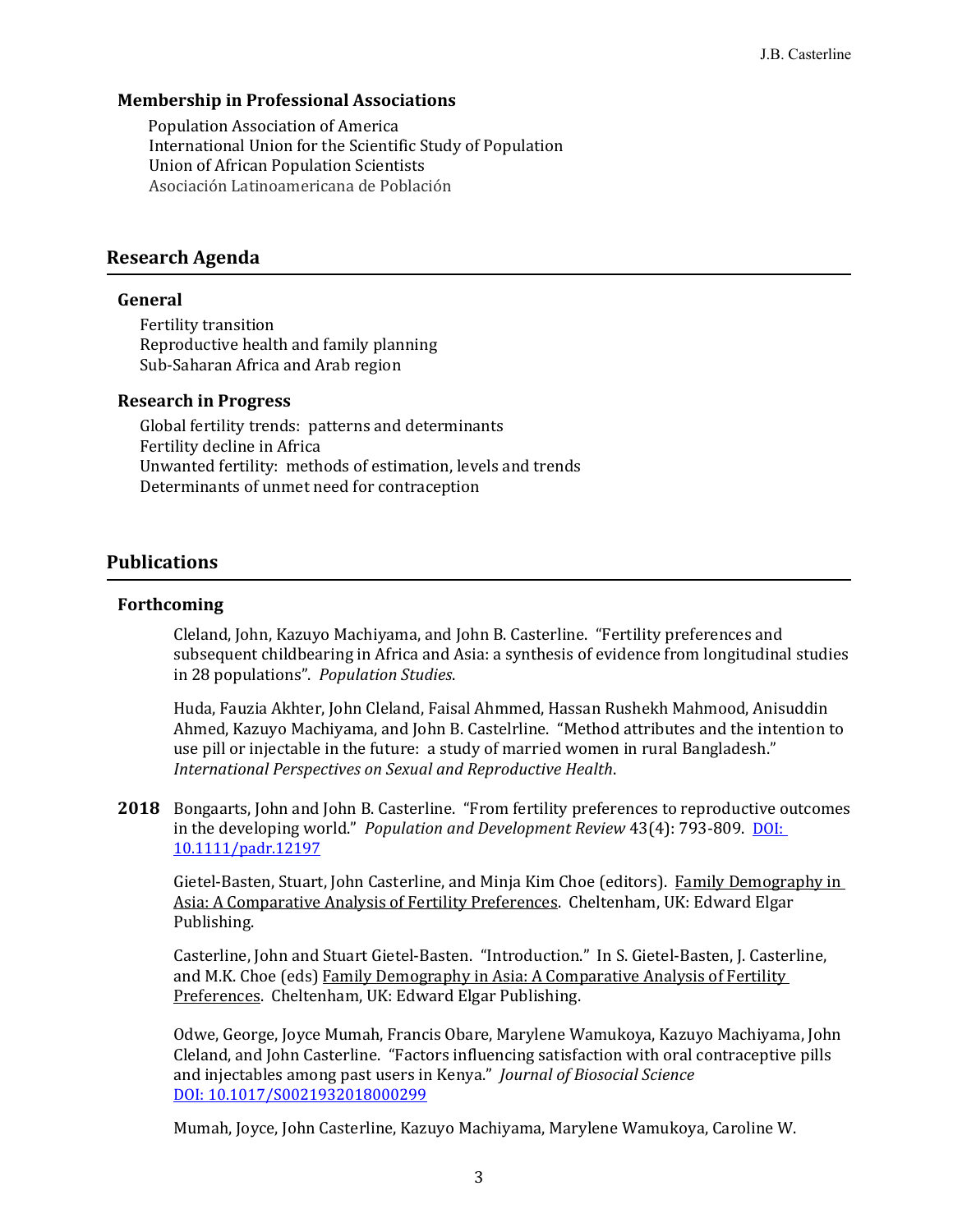Kabiru, and John Cleland. "Method-specific attributes that influence choice of future contraception among married women in Nairobi's informal settlements." *Studies in Family Planning.* DOI: 10.1111/sifp.12070

Machiyama, Kazuyo, Fauzia Akhter Huda, Faisal Ahmmed, George Odwe, Francis Obare, Joyce N. Mumah, Marylene Wamukoya, John B. Casterline, and John Cleland. "Women's attitudes and beliefs towards specific contraceptive methods in Bangladesh and Kenya." *BMC Reproductive Health* 15:75. DOI: 10.1186/s12978-018-0514-7

**2017** Casterline, John B. and John Bongaarts, Editors. Fertility Transition in Sub-Saharan Africa. Supplement to Volume 42 of *Population and Development Review*. DOI: 10.1111/padr.12064

Casterline, John B. "Introduction." Pp. 3-18 in J. Casterline and J. Bongaarts (eds) Fertility Transition in Sub-Saharan Africa. Supplement to Volume 42 of *Population and Development Review*. DOI: 10.1111/padr.12055

Casterline, John B. and Samuel Agyei-Mensah. "Fertility desires and the course of fertility decline in sub-Saharan Africa." Pp. 84-111 in J. Casterline and J. Bongaarts (eds) Fertility Transition in Sub-Saharan Africa. Supplement to Volume 42 of *Population and Development Review*. DOI: 10.1111/padr.12030

Casterline, John B. and Siqi Han. "Unrealized fertility: fertility desires at the end of the reproductive career." *Demographic Research* 36(14): 427-454. DOI:10.4054/DemRes.2017.36.14

Machiyama, Kazuyo John B. Casterline, Joyce N. Mumah, Fauzia Akhter Huda, Francis Obare, George Odwe, Caroline W. Kabiru, Sharifa Yeasmin and John Cleland. "Reasons for unmet need for family planning, with attention to the measurement of fertility preferences: protocol for a multi-site cohort study." *BMC Reproductive Health* 14:23. DOI: 10.1186/s12978-016-0268-z

- **2016** Casterline, John B. and Colin Odden. "Trends in inter-birth intervals in developing countries, 1965-2014." *Population and Development Review* 42(2): 173-194. DOI: 10.1111/j.1728-4457.2016.00134.x
- **2015** Casterline, John B. "Fertility transition: Middle East and North Africa." Pp. 73-79 in James D. Wright (editor-in-chief) International Encyclopedia of the Social and Behavioral Sciences, 2nd Edition, Volume 9. Oxford: Elsevier. DOI: 10.1016/b978-0-08-097086-8.31088-1

Agyei-Mensah, Samuel and John B. Casterline. "Fertility desires and fertility decline in sub-Saharan Africa." In Agyei-Mensah and Mturi (eds) Explaining Fertility Differences in Sub-Saharan Africa. Londn: Edwin Mellen Press.

**2014** Casterline, John B. and Laila O. El-Zeini. "Unmet need and fertility decline: A comparative perspective on prospects in Africa." *Studies in Family Planning* 45(2): 227-245. DOI:10.1111/j.1728-4465.2014.00386.x

Bradley, Sarah and John B. Casterline. "Understanding unmet need: history, theory, measurement." *Studies in Family Planning* 45(2): 123-150. DOI:10.1111/j.1728- 4465.2014.00381.x

Jang, Bohyun, John B**.** Casterline, and Anastasia Snyder. "Migration and marriage: modeling the joint process." *Demographic Research* 30(47): 1339-1366. DOI:10.4054/demres.2014.30.47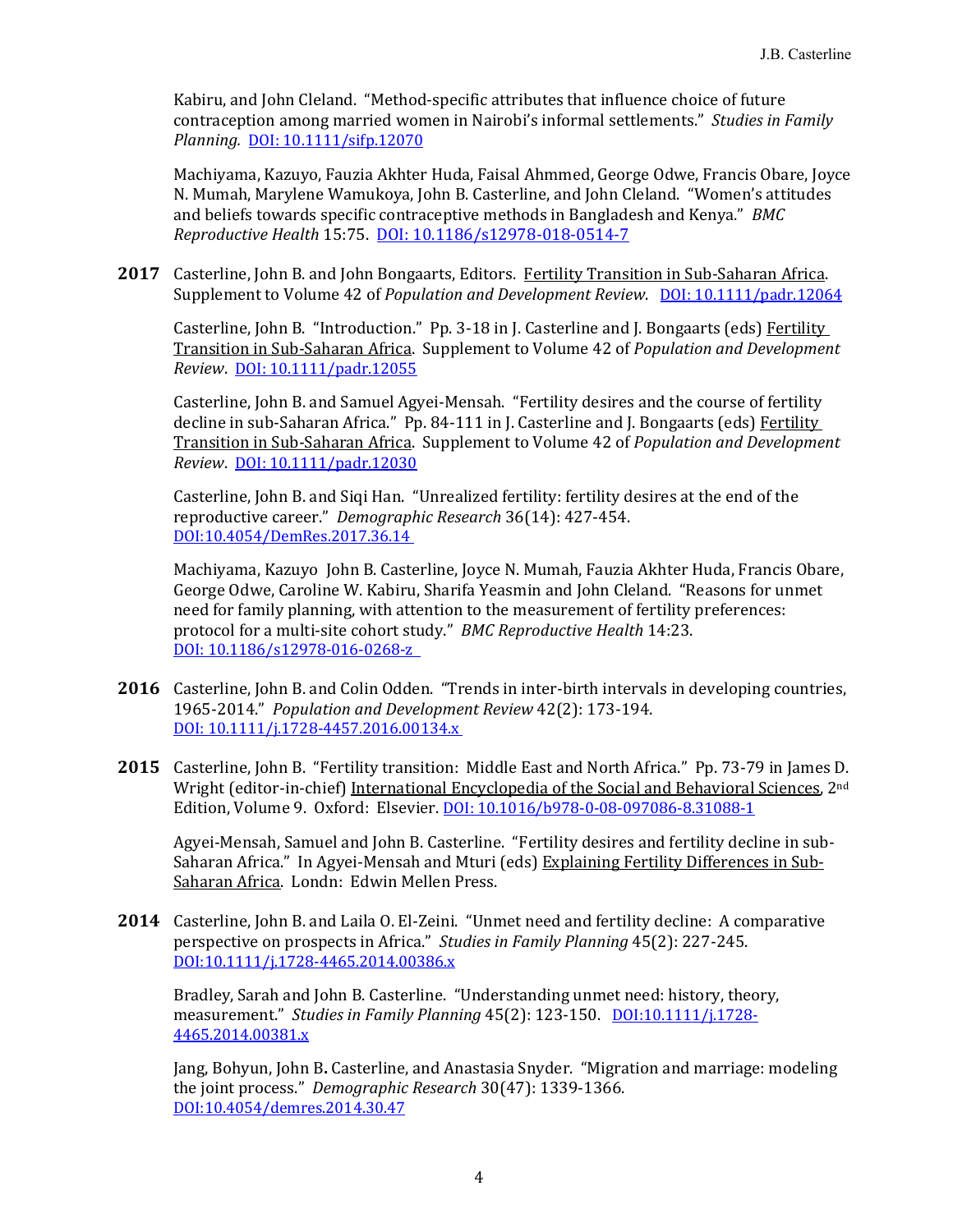- **2013** Bongaarts, John and John Casterline. "Fertility transition: is sub-Saharan Africa different?" *Population and Development Review* 38(Supplement): 153-168. DOI: 10.1111/j.1728- 4457.2013.00557.x
- **2012** Kodzi, Ivy, David Johnson and John Casterline. "To have or not to have another child: life cycle, health and cost considerations of Ghanaian women." *Social Science and Medicine* 74(7): 966-972. DOI: 10.1016/j.socscimed.2011.12.035
- **2011** Tsui, Amy O., John B. Casterline, and project team investigators. "Managing unplanned pregnancies in five countries: perspectives on contraception and abortion decisions." *Global Public Health* 6(S1): S1–S24. DOI: 10.1080/17441692.2011.597413

Casterline, John B. "Demographic transition and unwanted fertility: a fresh assessment." *Pakistan Development Review* 48(4): 387-421.

Casterline, John B. "Fertility prospects in the Arab world." *Population Division Expert Paper* No. 2011/6. New York: United Nations.

**2010** Kodzi, Ivy A., David R. Johnson, and John B. Casterline. "Examining the predictive validity of fertility preferences." *Demographic Research* 22: 965-984. DOI: 10.4054/demres.2010.22.30

Kodzi, Ivy A., John B. Casterline, and Peter Aglobitse. "The time dynamics of individual fertility preferences among rural Ghanaian women." *Studies in Family Planning* 41(1): 45-54. DOI: 10.1111/j.1728-4465.2010.00223.x

Casterline, John B. *Determinants and Consequences of High Fertility*. World Bank, Health & Nutrition, June 2010. Washington, D.C.: World Bank.

Casterline, John B. and Jennifer Adams Mendoza. "Unwanted fertility in Latin America: historical trends, recent patterns." Pp. 193-218 in S. Cavenaghi (Ed.) Demographic Transformations and Inequalities in Latin America: Historical Trends and Recent Patterns, *Serie Investigaciones 8,* Rio de Janeiro: ALAP.

**2007** Casterline, John B. and Laila el-Zeini. "Estimation of unwanted fertility." *Demography* 44(4):729-45. DOI: 10.1353/dem.2007.0043

Amin, Sajeda, John B. Casterline and Laura Spess. "Poverty and fertility: evidence and agenda". Poverty, Gender, and Youth Working Paper no. 4. New York: Population Council.

Casterline, John B. and Rania Roushdy. Slow Fertility Transition in Egypt. Cairo, Egypt: Frontiers, Population Council.

- **2006** Casterline, John B. and Rania Roushdy. Achieving Replacement-Level Fertility in Egypt: Challenges and Potential Opportunities. Cairo, Egypt: Frontiers, Population Council.
- **2005** Mensch, Barbara, Susheela Singh, and John Casterline. "Trends in the timing of first marriage among men and women in the developing world." Pp. 118-171 In C.B. Lloyd, J.R. Behrman, N.P. Stromquist, and Barney Cohen (eds) The Changing Transitions to Adulthood in Developing Countries: Selected Studies. Washington, D.C.: the National Academies Press.

Agyei-Mensah, Samuel, John B. Casterline, and Dominic K. Agyeman (eds). Reproductive Change in Ghana: Recent Patterns and Future Prospects. Accra: University of Ghana Press.

Aglobitse, Peter, John B. Casterline and Dominic K. Agyeman. "Social interaction and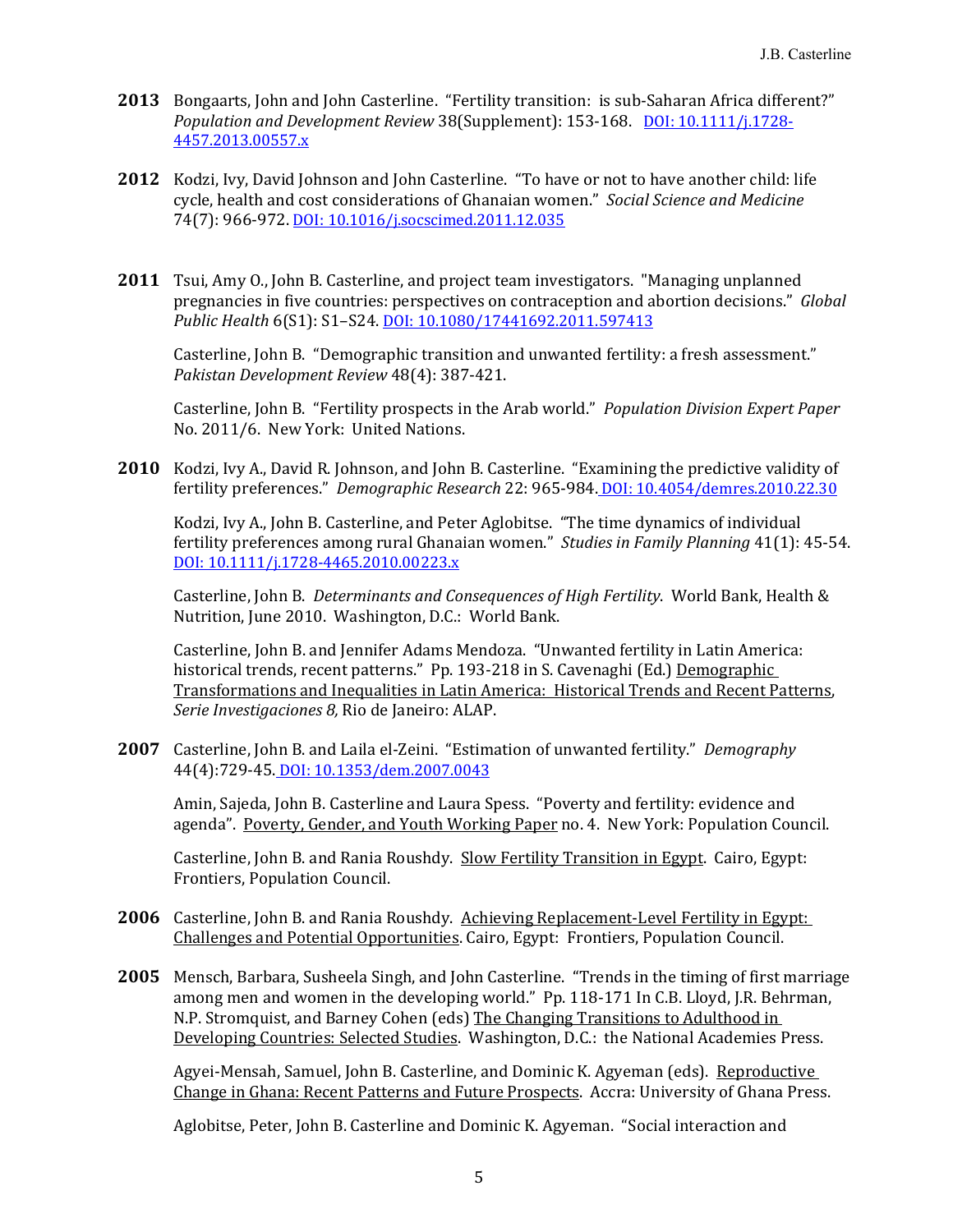reproductive behaviour: evidence from the Cape Coast study". In Samuel Agyei-Mensah, John B. Casterline, and Dominic K. Agyeman (eds) Reproductive Change in Ghana: Recent Patterns and Future Prospects. Accra: University of Ghana Press.

- **2004** Population Council, Islamabad. Unwanted Pregnancy and Post-Abortion Complications in Pakistan: Findings from a National Study. Islamabad: Population Council. (Main author: Casterline).
- **2003** Casterline, John B., Fatma El-Zanaty, and Laila El-Zeini. "Unmet need and unintended fertility: longitudinal evidence from Upper Egypt." *International Family Planning Perspectives* 29(4): 158-166. DOI: 10.2307/3181044

Agyei-Mensah, Samuel and John B. Casterline (eds). Reproduction and Social Context in Sub-Saharan Africa. Greenwich, Connecticut: Greenwood Press. DOI: 10.2307/4129105

Agyeman, Dominic K. and John B. Casterline. "Social organization and reproductive behavior in southern Ghana." Pp. 7-36 in S. Agyei-Mensah and John B. Casterline (eds) Reproduction and Social Context in Sub-Saharan Africa. Greenwich, Connecticut: Greenwood Press.

Casterline, John B. "Demographic transition." Pp. 210-216 in P. Demeny and G. McNicoll (eds) Encyclopedia of Population, Volume I. Farmington Hills, Michigan: Macmillan Reference.

Casterline, John B. "Ronald Freedman." Pp. 438-439 in P. Demeny and G. McNicoll (eds) Encyclopedia of Population, Volume I. Farmington Hills, Michigan: Macmillan Reference.

el-Zeini, Laila O. and John B. Casterline. "Clustering of malnutrition among Egyptian children". Pp. 107-131 in El-Zanaty & Associates and ORC Macro, Perspectives on Women's and Children's Health in Egypt: Results of Further Analysis of the 2000 Egypt Demographic and Health Survey. Calverton, Maryland: ORC Macro.

**2002** Casterline, John B. HIV/AIDS and Fertility in Sub-Saharan Africa: A Review of the Research Literature. Department of Economic and Social Affairs, Population Division, ESA/P/WP.174. New York: United Nations.

Costello, Marilou P. and John B. Casterline. "Fertility decline in the Philippines: current status, future prospects." Pp. 479-486 in Completing the Fertility Transition. Department of Economic and Social Affairs, Population Division, *Population Bulletin of the United Nations*, Special Issue, Nos. 48/49. New York: United Nations.

**2001** Sathar, Zeba A. and John B. Casterline. 2001. "Rejoinder: the onset of fertility transition in Pakistan." *Pakistan Development Review* 40(3): 237-238.

Bulatao, Rudolfo and John B. Casterline (eds). Global Fertility Transition. Supplement to *Population and Development Review* 27.

Casterline, John B. "The pace of fertility transition: national patterns in the second half of the twentieth century." Pp. 17-52 in R. Bulatao and J. Casterline (eds) Global Fertility Transition. Supplement to *Population and Development Review* 27.

Casterline, John B. (Ed.). Diffusion Processes and Fertility Transition: Selected Perspectives. Washington, D.C.: National Academy Press.

Casterline, John B. "Introduction." Pp. 1-38 in J. Casterline (ed) Diffusion Processes and Fertility Transition: Selected Perspectives. Washington, D.C.: National Academy Press.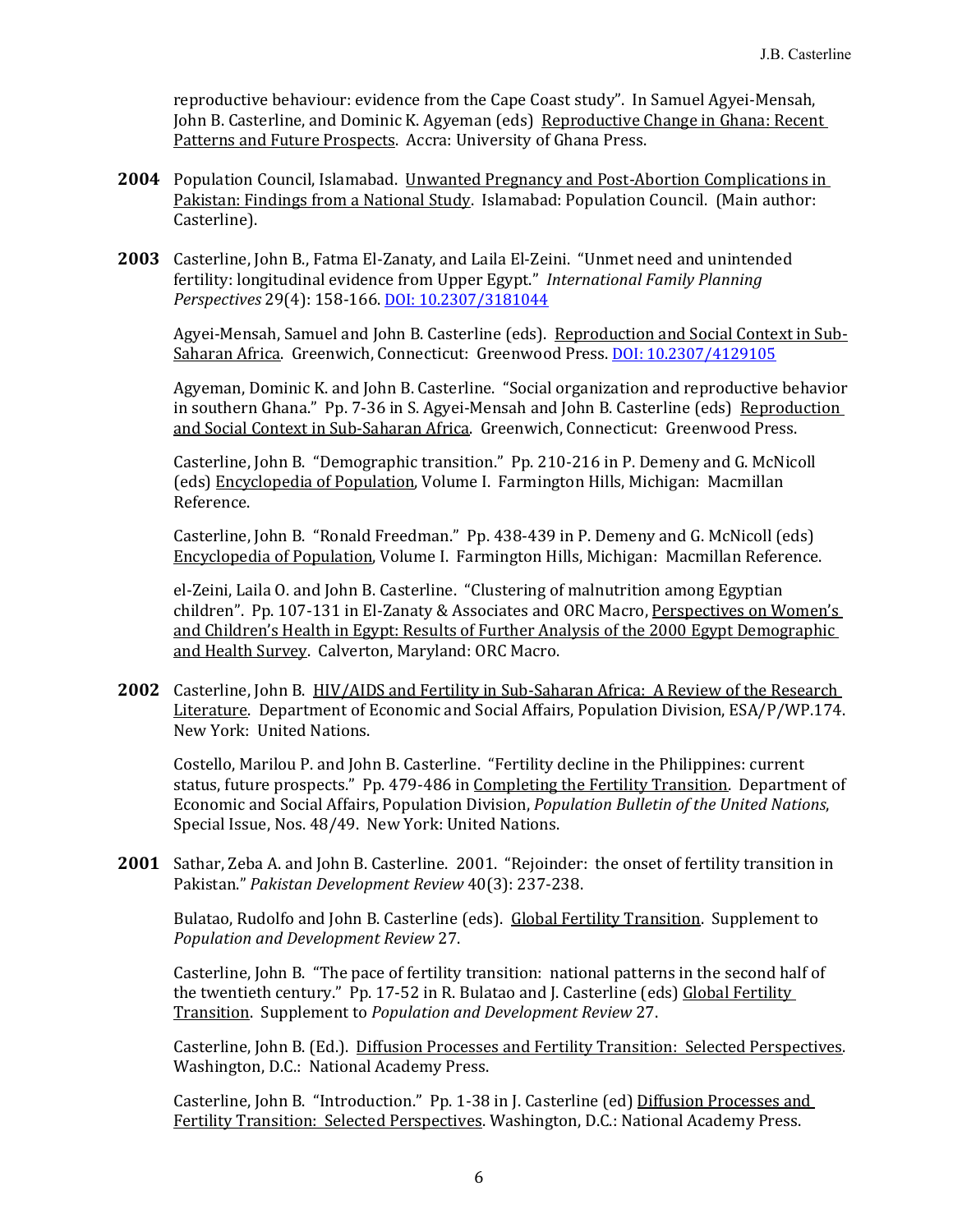Casterline, John B., Zeba Sathar, and Minhaj ul-Haque. "Obstacles to contraceptive use in Pakistan: a study in Punjab." *Studies in Family Planning* 32(2): 95-110. \ DOI:10.1111/j.1728-4465.2001.00095.x

**2000** Casterline, John B. and Steven W. Sinding. "Unmet need for family planning in developing countries and implications for population policy." *Population and Development Review* 26(4): 691-723. DOI: 10.1111/j.1728-4457.2000.00691.x

Feyisetan, Bamikale and John B. Casterline. "Socioeconomic status, fertility preferences, and contraceptive change in sub-Saharan Africa." *African Journal of Population* 15(2): 1-24.

Feyisetan, Bamikale and John B. Casterline. "Fertility preferences and contraceptive change in developing countries." *International Family Planning Perspectives* 26(3):100-109. DOI:10.2307/2648298

**1999** el-Zanaty, Fatma, Ann Way, Sunita Kishor, and John Casterline. Egypt Indepth Study on the Reasons for Nonuse of Family Planning. Calverton, Maryland: Macro International.

Casterline, John B. "The onset and pace of fertility transition: national patterns in the second half of the twentieth century." Policy Research Division Working Paper no. 128. New York: Population Council.

Casterline, John B. "Conclusions." Pp. 357-369 in Richard Leete (Ed.) Dynamics of Values in Fertility Change. Oxford: Oxford University Press.

Reed, Holly, Rona Briere, and John B. Casterline (eds). The Role of Diffusion Processes in Fertility Change in Developing Countries. Washington, D.C.: National Academy Press.

Bledsoe, Caroline, John Casterline, Jennifer Johnson-Kuhn, and John Haaga (eds). Critical Perspectives on Schooling and Fertility in the Developing World. Washington, D.C.: National Academy Press.

- **1998** Sathar, Zeba and John B. Casterline. "The onset of fertility transition in Pakistan." *Population and Development Review* 24(4): 773-796. DOI: 10.2307/2808024
- **1997** Casterline, John B., Aurora E. Perez, and Ann E. Biddlecom. "Factors underlying unmet need for family planning in the Philippines." *Studies in Family Planning* 28(3): 173-191. DOI:10.2307/2137886

Biddlecom, Ann E., John B. Casterline, and Aurora E. Perez. "Spouses' views of contraception in the Philippines." *International Family Planning Perspectives* 23(3): 108-115. DOI:10.2307/2950766

**1996** Casterline, John B. and Ronald D. Lee (eds). Fertility in the U.S.: New Patterns, New Theories. Supplement to Volume 22 of *Population and Development Review*.

Lee, Ronald D. and John B. Casterline. "Introduction." Pp. 1-15 in J. B. Casterline and R. D. Lee (eds) Fertility Research in the U.S.: New Perspectives. Supplement to Volume 22 of *Population and Development Review.*

Montgomery, Mark R. and John B. Casterline. "Social learning, social influence, and models of fertility." Pp. 151-175 in J. B. Casterline and R. D. Lee (eds) Fertility Research in the U.S.: New Perspectives. Supplement to Volume 22 of *Population and Development Review.* DOI:10.2307/2808010

**1995** Casterline, John B. "Biosocial models: can demographers ignore them?" *Population*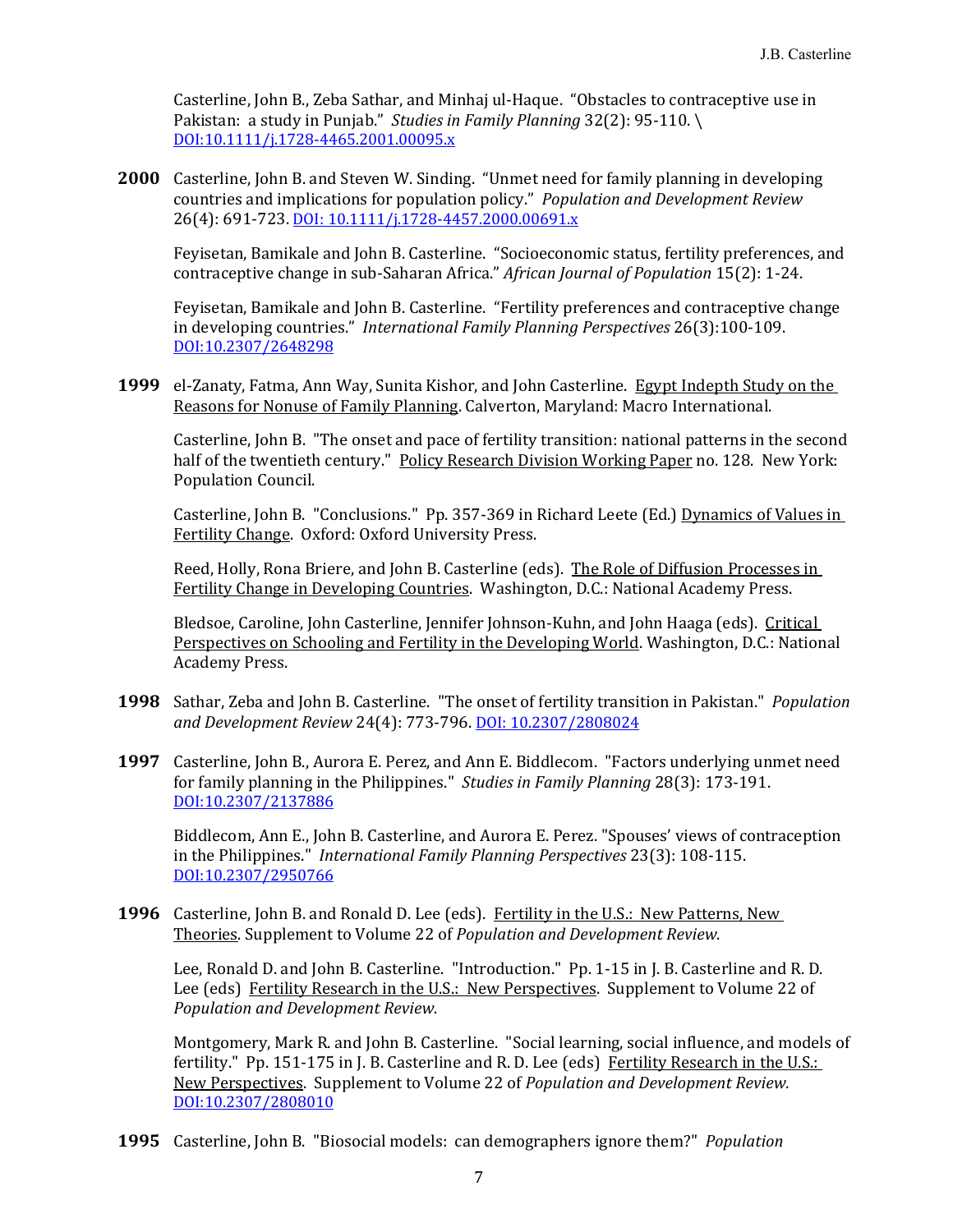*Research and Policy Review* 14(3): 359-371. DOI: 10.1007/bf01074398

Rosero-Bixby, Luis and John B. Casterline. "Difusión por interacción y transición de la fecundidad: evidencia cuantitativa y cualitativa de Costa Rica." *Notas de Poblacion* 61: 29-78.

**1994** Rosero-Bixby, Luis and John B. Casterline. "Interaction diffusion and fertility transition in Costa Rica." *Social Forces* 73(2): 999-1026. DOI: 10.2307/2579816

Casterline, John B. "Fertility transitions in Asia." Pp. 69-86 in T. Locoh and V. Hertrich (eds) The Course of Fertility Transition in Sub-Saharan Africa. Oxford: Oxford University Press.

**1993** Montgomery, Mark R. and John B. Casterline. "The diffusion of fertility control in Taiwan: Evidence from pooled cross-section, time-series models." *Population Studies* 47(3): 457- 480. DOI: 10.1080/0032472031000147246

Rosero-Bixby, Luis and John B. Casterline. "Modelling diffusion effects in fertility transition." *Population Studies* 47(1): 147-167. DOI: 10.1080/0032472031000146786

Domingo, Lita J. and John B. Casterline. "Living arrangements of the Filipino elderly". *Asia‐ Pacific Population Journal* 7(3): 63-88.

**1991** Casterline, John B., Elizabeth C. Cooksey, and Abdel Fattah Ismail. "Infant and child survival in rural Egypt." *Journal of Biosocial Science* 24(2): 245-260.

Entwisle, Barbara, John B. Casterline, and H.A.-A. Sayed. "On the importance of context: reply to Isvan." *American Sociological Review* 56(1): 136-139.

- **1990** Casterline, John B. "Maternal age, gravidity, and pregnancy spacing effects on spontaneous fetal mortality." *Social Biology* 36(3-4): 186-212. DOI: 10.1080/19485565.1989.9988731
- **1989** Entwisle, Barbara, John B. Casterline, and H.A.-A. Sayed. "Villages as contexts for contraceptive behavior in rural Egypt." *American Sociological Review* 54(6): 1019-1034. DOI:10.2307/2095721

Casterline, John B. "The state, social stratification, and fertility transition." International Population Conference, New Delhi 1989. Liege: IUSSP.

Casterline, John B. "Collecting data on pregnancy loss: a review of evidence from the WFS." *Studies in Family Planning* 20(2): 81-95. DOI: 10.2307/1966462

Casterline, John B., Abdel Fattah Ismail, and Elizabeth C. Cooksey. "Household income and child survival in Egypt." *Demography* 26(1): 15-35. DOI: 10.2307/2061491

**1988** Casterline, John B. and Ousman Sokona. "Differentials in age at marriage." Pp. 101-132 in A.M. Hallouda, S. Farid, and S. Cochrane (eds) Egypt: Demographic Responses to Modernization. Cairo, Egypt: CAPMAS.

Eid, Ismail and John B. Casterline. "Differentials in infant and child mortality." Pp. 179-214 in A.M. Hallouda, S. Farid, and S. Cochrane (eds) Egypt: Demographic Responses to Modernization. Cairo, Egypt: CAPMAS.

el-Deeb, Bothaina and John B. Casterline. "Contraceptive use in Egypt." Pp. 527-574 in A.M. Hallouda, S. Farid and S. Cochrane (eds) Egypt: Demographic Responses to Modernization. Cairo, Egypt: CAPMAS.

Casterline, John B. and Ismail Eid. "Community characteristics and reproductive behaviour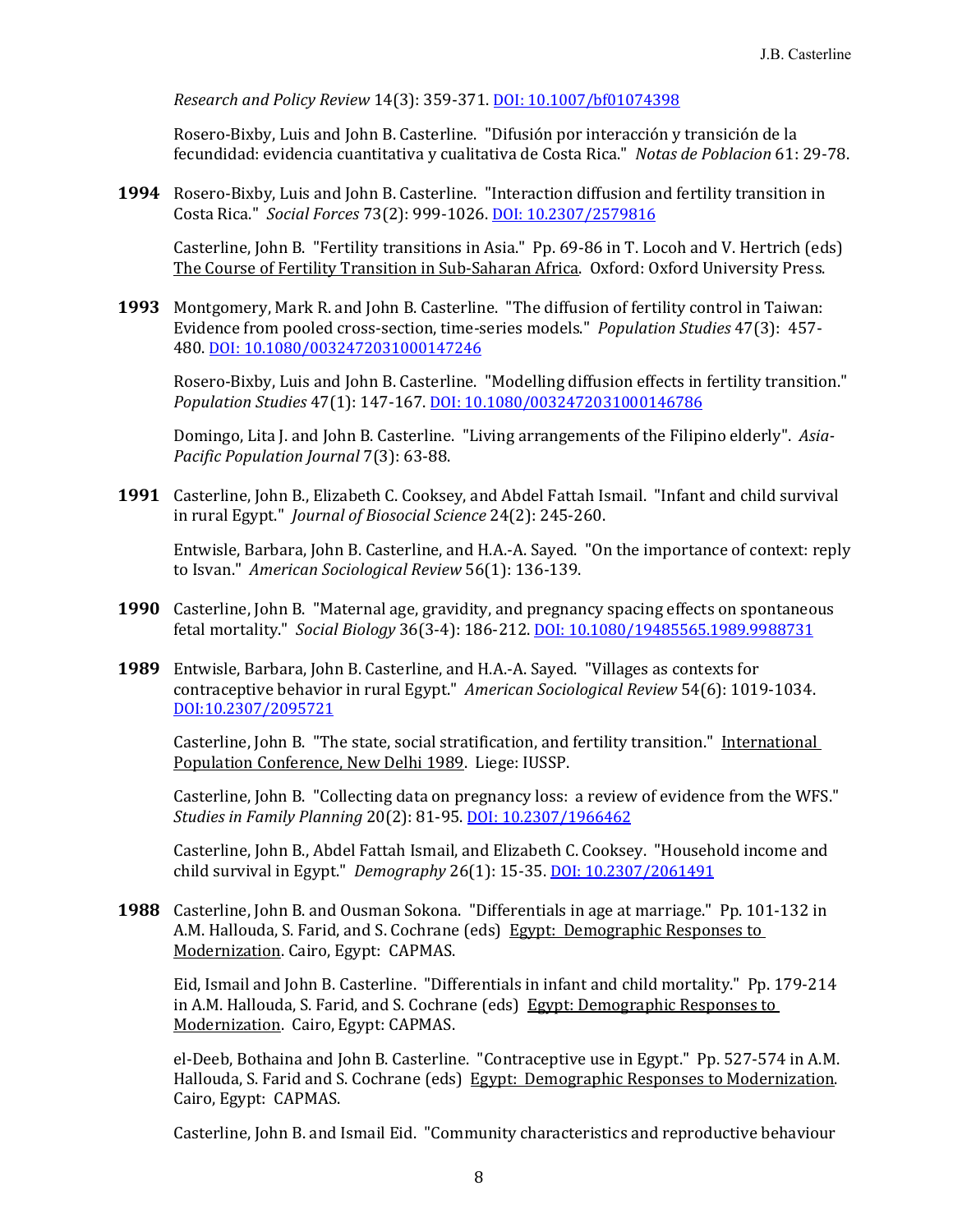in rural Egypt." Pp. 575-608 in A.M. Hallouda, S. Farid, and S. Cochrane (eds) Egypt: Demographic Responses to Modernization. Cairo, Egypt: CAPMAS.

**1987** Pullum, T.W., J.B. Casterline and I. Shah. "Adapting fertility exposure analysis to the study of fertility change." *Population Studies* 41(3): 381-399. DOI: 10.1080/0032472031000142966

Casterline, John B. "The collection and analysis of community data: the WFS experience." Pp. 882-905 in J. Cleland and C. Scott (eds) World Fertility Survey: Assessment of its Contribution. Oxford: Oxford University Press.

- **1986** Casterline, John B., Lindy Williams and Peter McDonald. "The age difference between spouses: variations among developing societies." *Population Studies* 40(3): 353-374. DOI:10.1080/0032472031000142296
- **1985** Casterline, John B. (ed). The Collection and Analysis of Community Data. Voorburg, Netherlands: ISI.

Casterline, John B. "Community effects on fertility." Pp. 65-75 in J. Casterline (ed) The Collection and Analysis of Community Data. Voorburg, Netherlands: ISI.

Pullum, Thomas, John B. Casterline and Fatima Juarez. "Changes in fertility and contraception in Mexico: 1977-1982." *International Family Planning Perspectives* 11(2): 40- 47. DOI: 10.2307/2948117

Casterline, John B. "Schooling and fertility: a multilevel approach." In International Population Conference, Florence 1985. Liege: IUSSP. Volume 1, pp. 7-20.

Singh, Susheela and John B. Casterline. "Socioeconomic determinants of fertility." Pp. 199- 222 in J. Cleland and J. Hobcraft (eds) Reproductive Change in Developing Countries. Oxford Univ. Press.

Susheela Singh, John B. Casterline and John Cleland. "The proximate determinants of fertility: Sub-national variations." *Population Studies* 39(1): 113-136. DOI:10.1080/0032472031000141316

**1984** Ashurst, Hazel, Sundat Balkaran, and John B. Casterline. "Socioeconomic differentials in recent fertility: Revised edition." *WFS Comparative Studies* no. 42. Voorburg, Netherlands: ISI.

Casterline, John B., Susheela Singh, and John Cleland. "The proximate determinants of fertility." *WFS Comparative Studies* no. 39. Voorburg, Netherlands: ISI.

Casterline, John B. and V.C. Chidambaram. "Interview privacy and the reporting of contraceptive knowledge and use." Pp. 267-298 in J. Ross and R. McNamera (eds) Survey Analysis for the Guidance of Family Planning Programs. Liege: Ordina.

Cleland, John, John B. Casterline, Susheela Singh and Hazel Ashurst. "The effects of nuptiality, contraception and breastfeeding on fertility in developing countries." *International Family Planning Perspectives* 10(3): 86-92. DOI: 10.2307/2947611

Alam, Iqbal and John B. Casterline. "Socioeconomic differentials in recent fertility." *WFS Comparative Studies* no. 33. Voorburg, Netherlands: ISI.

Casterline, John B. "Fertility differentials in Pakistan." Pp. 81-111 in I. Alam and B. Dinesen (eds) Fertility in Pakistan. Voorburg, Netherlands: ISI.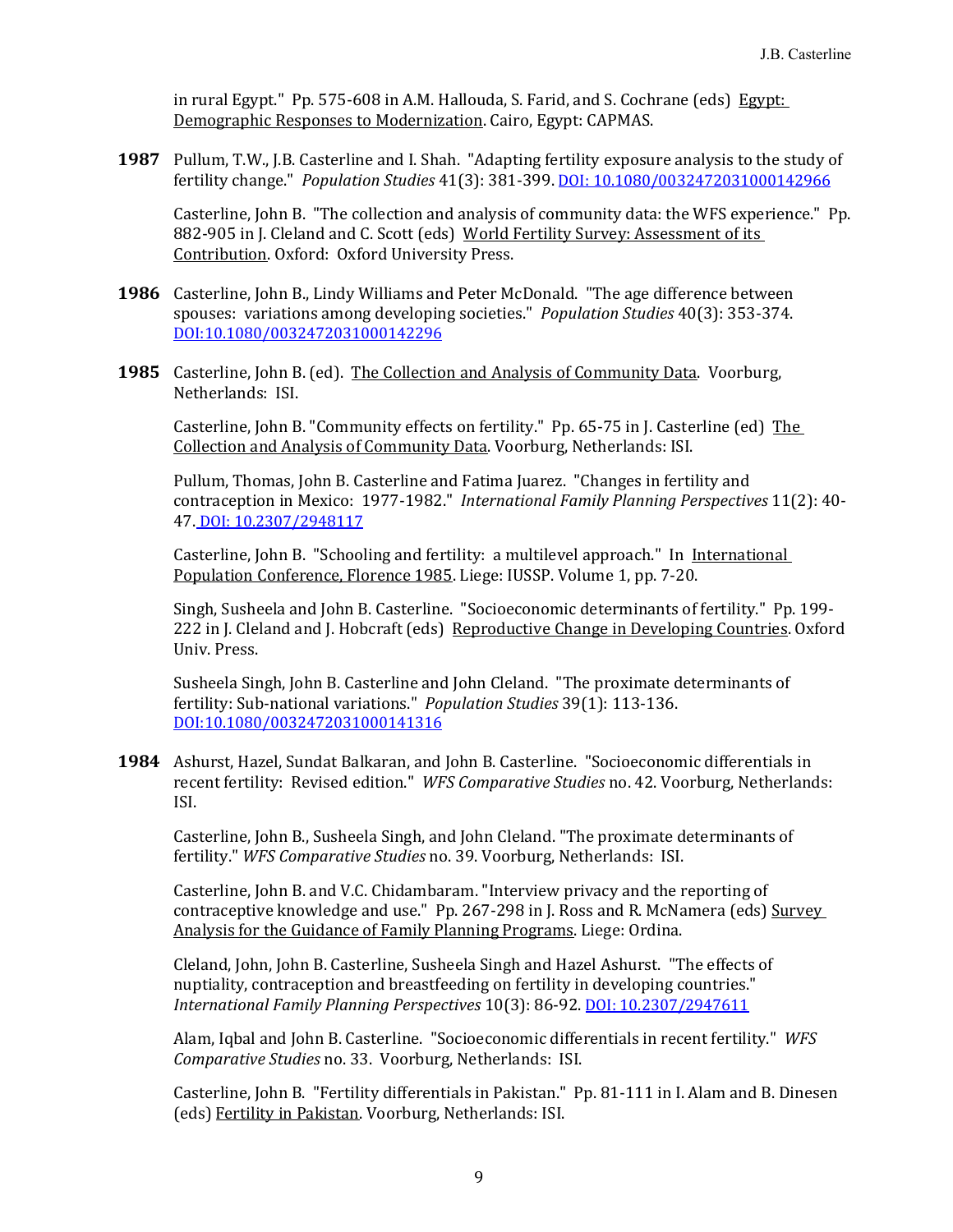Engracia, Luisa, Corazon Raymundo and John B. Casterline (eds) Fertility in the Philippines: Further Analysis of the Republic of the Republic of the Philippines Fertility Survey. Voorburg: ISI.

**1983** Hobcraft, John and John B. Casterline. "Speed of reproduction." *WFS Comparative Studies* no. 25. Voorburg, Netherlands: ISI.

Casterline, John B. and Pichit Pitaktepsombati. "Community effects on contraceptive intentions in Thailand." Institute of Population Studies, Chulalongkorn University, Bangkok, Thailand.

Casterline, John B. "Community effects on individual demographic behaviour: multilevel analysis of WFS data." International Population Conference: Manila 1981. Liege: IUSSP. Volume 4, Pp. 405-422.

**1982** Thompson, L.V., N. Nawab Ali and John B. Casterline. "Collecting demographic data in Bangladesh: evidence from tape-recorded interviews." *WFS Scientific Report* no. 41. Voorburg, Netherlands: ISI.

Pebley, Anne R., John B. Casterline and James Trussell. "Age at first birth in 19 countries." *International Family Planning Perspectives* 8(1): 2-7. DOI: 10.2307/2947812

- **1981** Freedman, Ronald and John B. Casterline. "Nuptiality and fertility in Taiwan." Pp. 61-100 in L.T. Ruzicka, (Ed.) Nuptiality and Fertility. Liege: Ordina.
- **1980** Casterline, John B. and James Trussell. "Age at first birth." *WFS Comparative Studies* no. 15. Voorburg, Netherlands: ISI.
- **1977** Casterline, John B. "Demographic correlates of attitudes towards busing and school integration: Detroit, 1976." Proceedings of the Social Statistics Section, American Statistical Association, Volume 1, pp. 448-453.

#### **Book Reviews**

- **2012** A Convergence of Civilizations: the Transformation of Muslim Societies Around the World. Youssef Courbage and Emmanuel Todd 2011, New York: Columbia University Press. *Population and Development Review* 38(2): 373-375.
- **2011** Population and Development: the Demographic Transition. Tim Dyson 2010, London: Zed Books. *Population and Development Review* 37(2): 395-397.
- **2005** Methodology and Epistemology of Multilevel Analysis: Approaches from Different Social Sciences. Daniel Courgeau (Ed.) 2003, Dordrecht: Kluwer. *Population Studies* 59(1): 119- 120.
- **2003** Contingent Lives, Caroline Bledsoe, 2002, Chicago: University of Chicago Press. 2003. *Population and Development Review* 29(1): 126-129.
- **1994** Ageing in East and Southeast Asia, D.R. Phillips (Ed.) 1992. London: Edward Arnold. 1994. *Population and Development Review* 20(2): 469-471.
- **1990** Choosing a Contraceptive: Method Choice in Asia and the United States, R.A. Bulatao, J. Palmore. S. Ward (eds) 1989, Boulder: Westview Press. 1990. *American Journal of Sociology* 96(3): 772-773.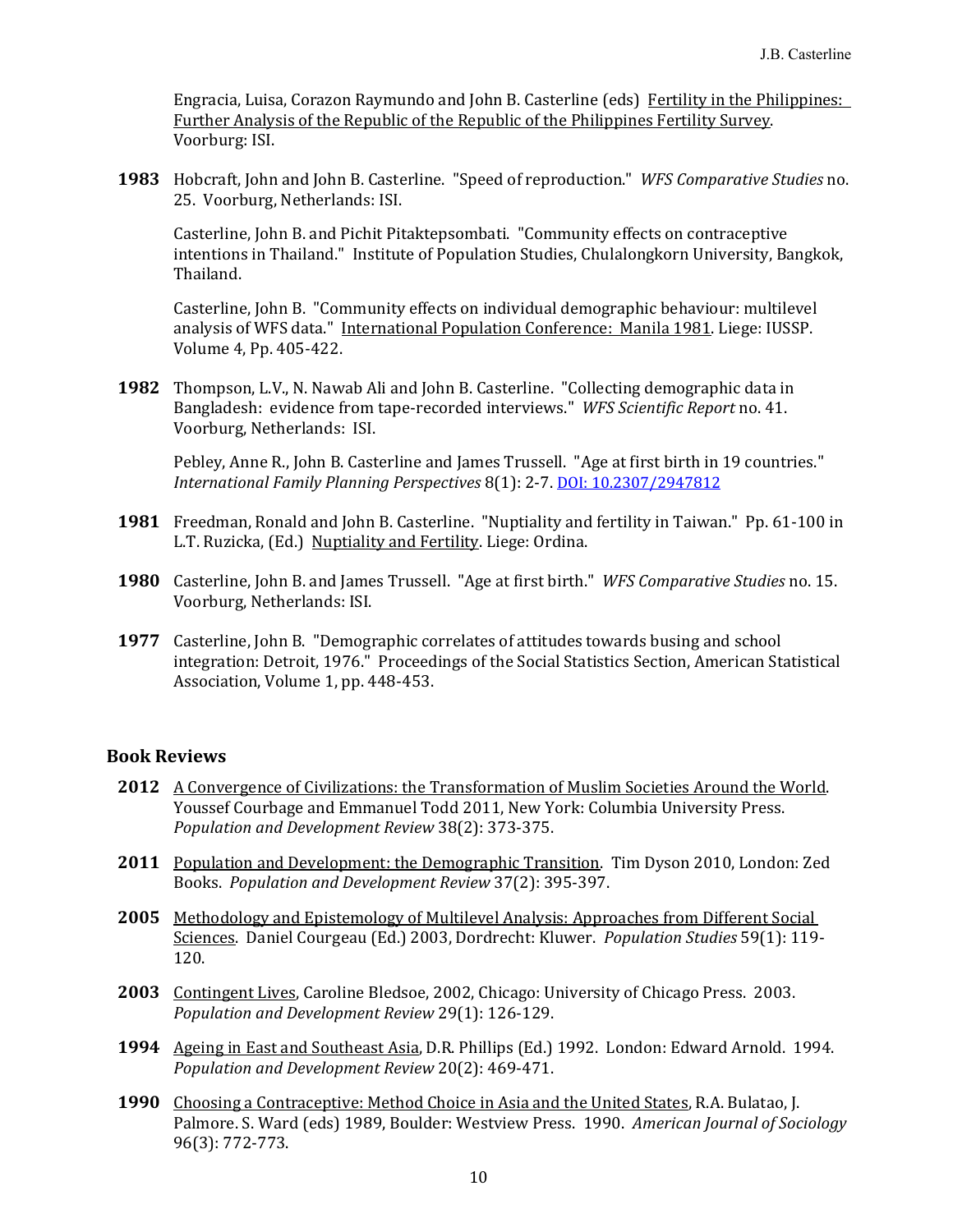### **Conference Presentations < excluding presentations with later publication >**

- **2019 "**Childbearing as Choice". Presidential Address, Population Association of America, Austin, Texas, April 12, 2019.
- **2018** "Fertility decline in Sub-Saharan Africa: In what sense `exceptional'?" Plenary Session. Asociación Latinoamericana de Población, Puebla (Mexico), October.
- **2017** Sarah Bradley and John B. Casterline. "The impact of unintended pregnancy on child health." IUSSP International Population Conference, Cape Town, South Africa, October 29 – November 4, 2017.
- **2016** John B. Casterline. Participant in Opening Plenary Panel. Asociación Latinoamericana de Población, Iguazu (Brazil), October.

Colin Odden and John B. Casterline. "Trends in reproductive careers over contemporary fertility transitions." Population Association of America, Washington D.C., March-April.

John B. Casterline and Colin Odden. "Exceptional or global? Evidence for postponement in the developing world." Population Association of America, Washington D.C., March-April.

- **2015** Sarah Garver and John B. Casterline. "The effect of family planning programs on fertility preferences." Population Association of America, San Diego, May.
- **2014** John B. Casterline. "Unintended fertility: contemporary patterns and implications." Asociación Latinoamericana de Población, Lima, August.
- **2013** John B. Casterline and Samuel Agyei-Mensah. "Why African fertility declines must be demand-driven." IUSSP General Conference, Busan, Korea, August.
- **2012** John B. Casterline. "Fertility decline in the Arab region: a global perspective." Presentation at conference "Fertility transition in the Arab region", Paris (INED), December.

John B. Casterline. "Contours of low-fertility regimes: global convergence?" Asociación Latinoamericana de Población, Montevideo, October.

John B. Casterline and Laila el-Zeini. "Trends in unwanted fertility in developing countries." Population Association of America, San Francisco, May.

John B. Casterline. "Contemporary fertility declines: myths and realities." Presentation at annual meeting of Philippines Population Association, Tagaytay City, Philippines, February.

John B. Casterline. "Fertility decline in the Arab region: implications for kinship configurations and kinship processes." Presentation at conference "Kinship and Demography in the Arab Region", Amman, Jordan, January.

**2011** Batool Zaidi and John B. Casterline. "Sources of fertility decline in South Asia: a regional analysis ." Population Association of America, Washington, D.C., March-April.

Jennifer Adams Mendoza and John B. Casterline. "Unrealized fertility in Latin America." Population Association of America, Washington, D.C., March-April.

John B. Casterline and Colin Odden. "Measurement of infecundity for family planning analysis." Population Association of America, Washington, D.C., March-April.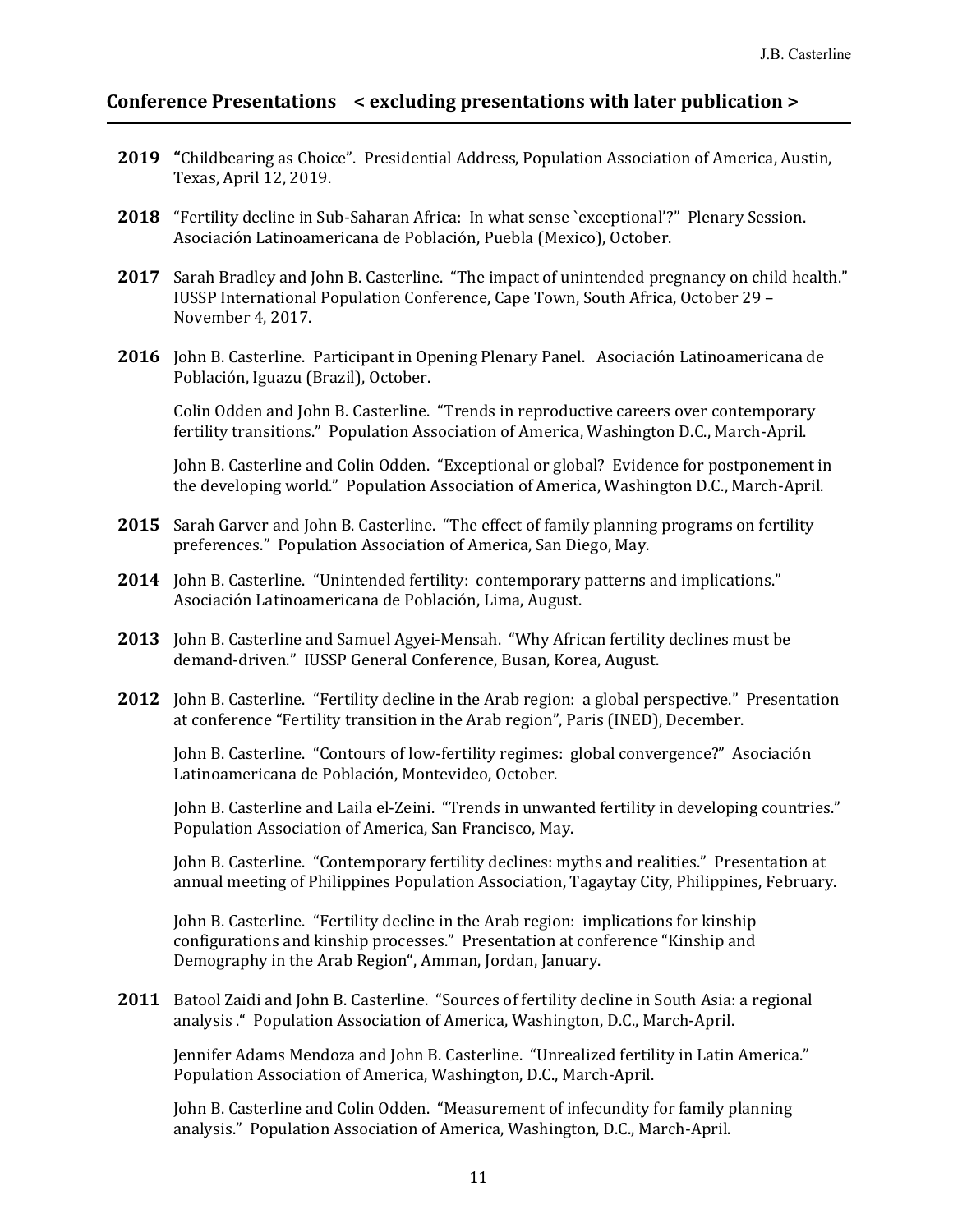John B. Casterline. "Pathways to population stabilization: contribution of family planning programs." American Association for the Advancement of Science, Washington, D.C., February.

**2010** John B. Casterline. "Fertility in Asia and Latin America: Motives and Means". Latin American Population Association, Havana, November.

John B. Casterline. "Wanted fertility, unwanted fertility, and fertility decline: a fresh assessment." Population Association of America, Dallas, April.

John B. Casterline, Zhenchao Qian, and Jing Liu. "Assortative mating on age: trends in the spousal age difference." Population Association of America, Dallas, April.

Rechel, Maggie and John B. Casterline. "Ambivalent fertility preferences: towards a better understanding of reproductive desires and choice." Population Association of America, Dallas, April.

John B. Casterline. "Demographic transition and unwanted fertility: a fresh assessment." Distinguished Lecture at the annual conference of the Pakistan Society for Development Economics, Islamabad, Pakistan, March.

- **2008** John B. Casterline and Kana Fuse. "Determinants of contraceptive change 1975 2006: A multi-country study." Population Association of America, New Orleans, April.
- **2007** John B. Casterline and Satvika Chalasani. "Young women and childbearing in Africa: The new skepticism." Population Association of America, New York City, March.

Satvika Chalasani, John B. Casterline, and Michael Koenig. "Consequences of unwanted fertility: A study of child outcomes in Bangladesh." Population Association of America, New York City, March.

Peter Aglobitse and John B. Casterline. "Social networks and contraceptive use dynamics: longitudinal evidence from Ghana." Population Association of America, New York City, March.

**2005** John B. Casterline and Laila O. el-Zeini. "Fertility decline in Egypt: current status, future prospects." General Conference of the IUSSP, Tours, France, July.

John B. Casterline and Rania Roushdy. "Replacement-level fertility in Egypt: Obstacles and facilitating factors." General Conference of the IUSSP, Tours, France, July.

Sajeda Amin and John B. Casterline. "Poverty, risk, aspirations, and childbearing." Population Association of America, Philadelphia, April.

- **2003** John B. Casterline and Laila O. el-Zeini. "Consanguinity in the Arab region." Conference "Institutions, Ideologies, and Agency: Changing Family Life in the Arab Middle East and Diaspora," University of North Carolina, September.
- **2002** John B.Casterline, Paul Hewett, Peter Aglobitse, and Dominic Agyeman. "Women's vs. men's social networks and contraceptive use dynamics: Longitudinal evidence from Ghana." Population Association of America, Atlanta, May.

John B. Casterline, Fatma El-Zanaty, and Laila O. El-Zeini. "Gender relations and contraceptive use dynamics: Longitudinal evidence from Egypt." Population Association of America, Atlanta, May.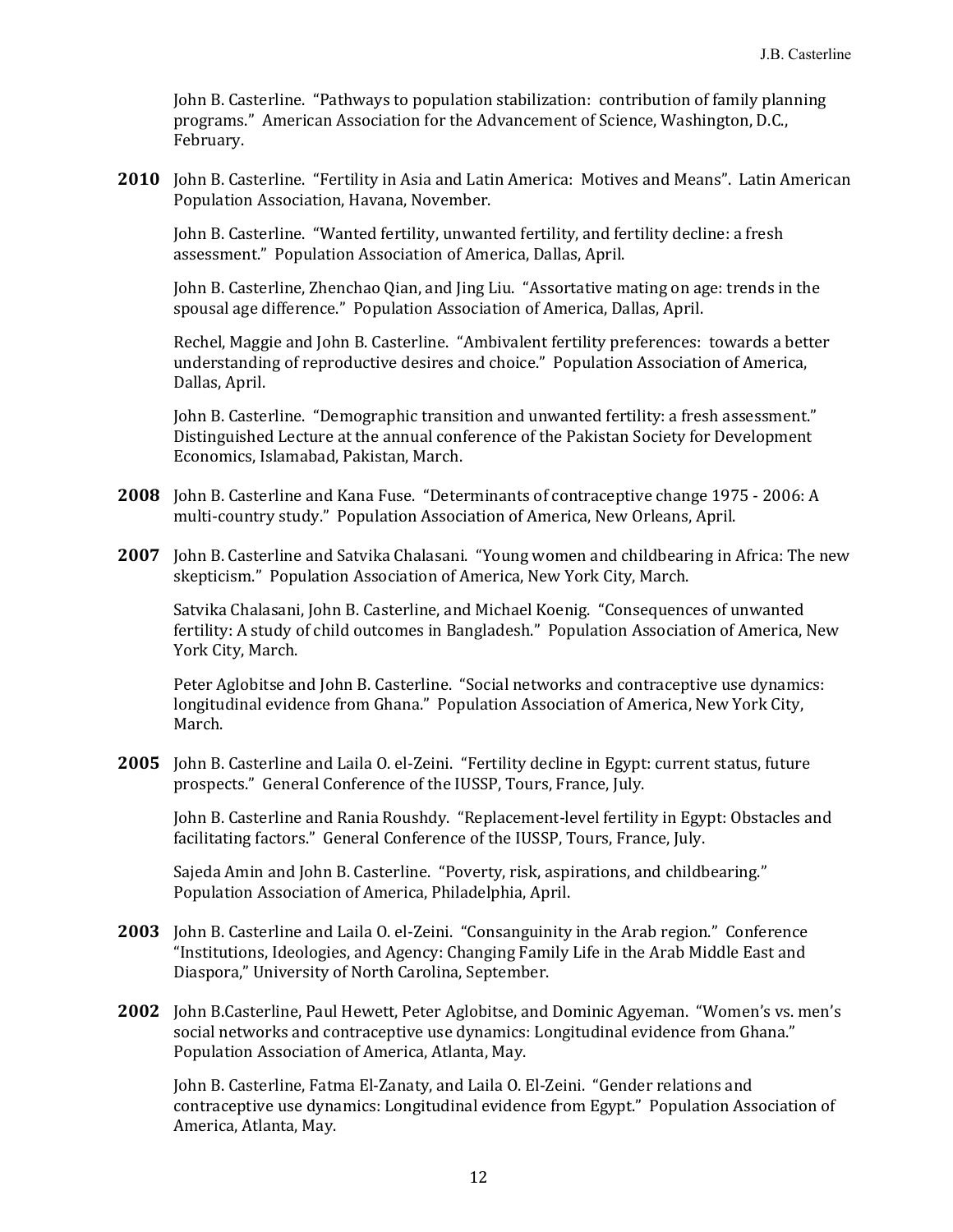- **2001** John B. Casterline and Laila O. El-Zeini. "Demographic transition and the demography of the family: Changing sibling configurations in the Arab region." General Conference of the IUSSP, Salvador de Bahia, Brazil, August.
- **1993** John B. Casterline, M.C. Chang, and Lita Domingo. "Which children co-reside with elderly parents? A comparative analysis of the Philippines and Taiwan." Gerontological Society of America, New Orleans, November.

John B. Casterline, M.C. Chang, Napaporn Chayovan, and Lita Domingo. "The density of parent-child co-residence in East and Southeast Asia." Population Association of America, Cincinnati, April.

**1991** John B. Casterline. "Integrating health risk considerations and fertility preferences in assessing the demand for family planning in the Philippines." Report submitted to the World Bank, February.

John B. Casterline. "Assessing the influence of the accessibility of family planning services: Conventional approaches." Prepared for Expert Meeting on Measuring the Influence of Accessibility of Family Planning Services in Developing Countries, National Research Council, Washington D.C., January.

- **1990** John B. Casterline and Josefina Reynes. "Women's schooling and marriage in low-income countries." American Association for the Advancement of Science, New Orleans, February.
- **1989** John B. Casterline. "Collecting data on abortion using national surveys." Seminar on Abortion Research Methodologies, the Population Council, New York, December.

John B. Casterline. "Trends in Philippine fertility: A synthesis of evidence from five national surveys." University of Philippines Rafael Salas Lecture Series, Manila, Philippines, 24 November.

John B. Casterline and Deborah Merrill. "Children's gender and marital dissolution: Evidence from developing countries." Population Association of America, Baltimore, March-April.

- **1987** John B. Casterline and Maria Pereira. "Geography as destiny: Regional effects on fertility in developing countries." Population Association of America, Chicago, April-May.
- **1986** John B. Casterline. "Fertility transitions in developing societies: Research priorities." Symposium on Frontiers in Social Demography and Population Policy, Ann Arbor, June.
- **1985** John B. Casterline. "The macro determinants of fertility: Lessons from the WFS experience." Population Association of America, Boston, March.
- **1981** John B. Casterline. "Community effects on fertility intentions: The effect of aggregate levels of contraceptive use on individual intentions to use." American Sociological Association, Toronto, August.

John B. Casterline. "The study of family and fertility: Issues of measurement and analysis." IUSSP Seminar on Family Types and Fertility in Less Developed Countries. Sao Paulo, Brazil, August.

**1978** John B. Casterline. "Returns to schooling for whites, blacks and the spanish-origin population." American Sociological Association, San Francisco, September.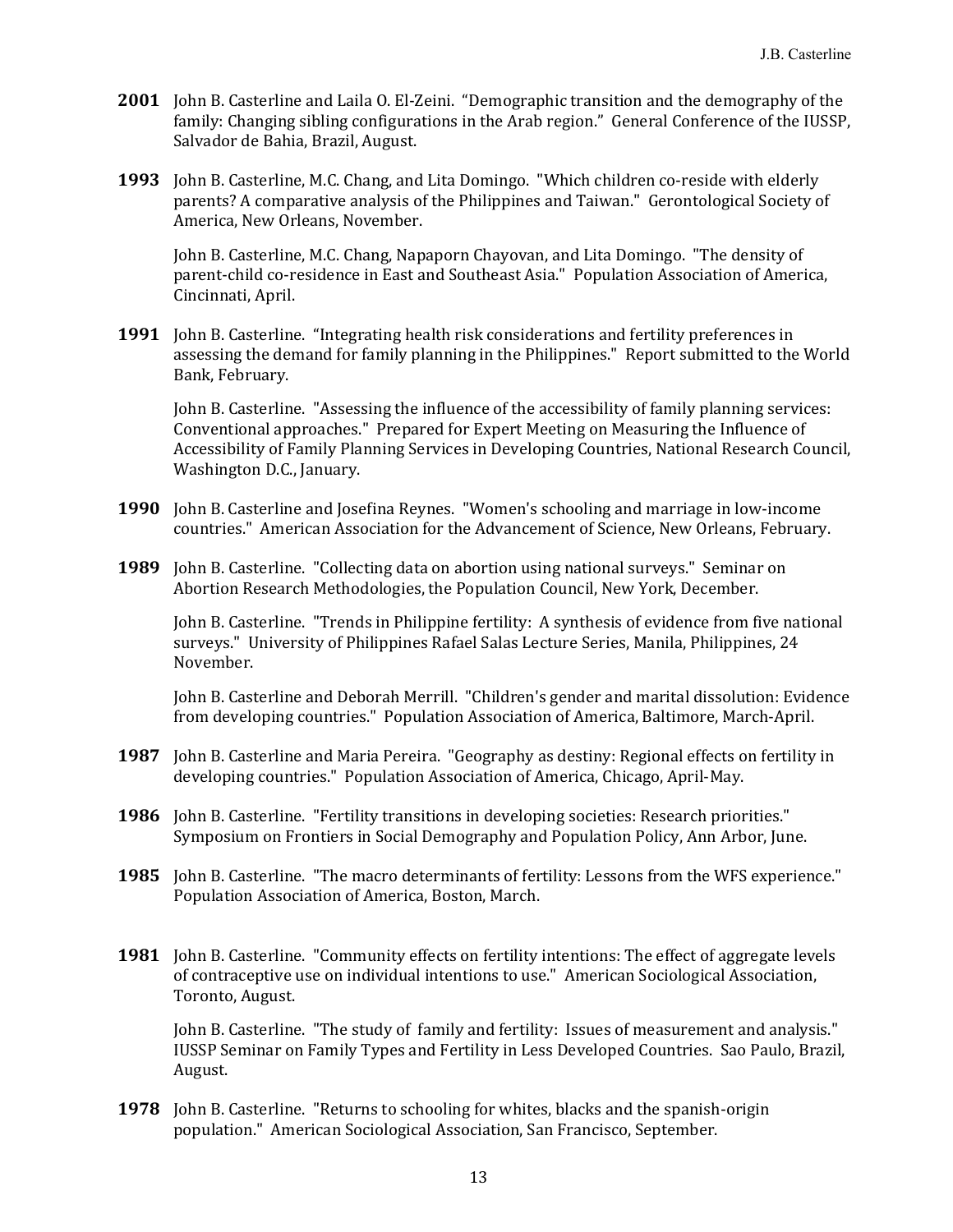## **Invited Presentations and Seminars < selected >**

| <b>Colorado University Population Center</b><br><b>Colorado University</b><br>February 2019        | London School of Hygiene & Tropical Medicine<br>February 2018                     |
|----------------------------------------------------------------------------------------------------|-----------------------------------------------------------------------------------|
| Center for Studies in Demography & Ecology                                                         | Institut National D'Etudes Demographiques                                         |
| University of Washington                                                                           | Paris, France                                                                     |
| November 2017                                                                                      | May 2017                                                                          |
| <b>College of Humanities</b>                                                                       | Regional Institute in Population Studies                                          |
| University of Ghana                                                                                | University of Ghana                                                               |
| November 2016                                                                                      | November 2016                                                                     |
| The World Bank                                                                                     | <b>Bocconi University</b>                                                         |
| Washington, D.C.                                                                                   | Milan, Italy                                                                      |
| May 2016                                                                                           | December 2015                                                                     |
| <b>Institute for Population Studies</b><br>Hacettepe University<br>Ankara, Turkey<br>November 2015 | <b>Population Research Center</b><br>University of Texas - Austin<br>October 2015 |
| <b>London School of Economics</b>                                                                  | Regional Institute for Population Studies                                         |
| London, UK                                                                                         | University of Ghana - Legon                                                       |
| September 2015                                                                                     | May 2015                                                                          |
| Center for Studies in Demography & Ecology                                                         | Department of Global Health & Population                                          |
| University of Washington                                                                           | <b>Harvard University</b>                                                         |
| February 2015                                                                                      | March 2014                                                                        |
| <b>Population Research Center</b>                                                                  | <b>Population Studies Center</b>                                                  |
| University of Chicago                                                                              | University of Pennsylvania                                                        |
| January 2014                                                                                       | December 2012                                                                     |
| Population Association of the Philippines                                                          | <b>Department of Statistics</b>                                                   |
| Tagaytay, Philippines                                                                              | Cairo University, Cairo, Egypt                                                    |
| February 2012                                                                                      | January 2012                                                                      |
| Pakistan Society of Development Economics                                                          | Population Studies and Training Center                                            |
| Islamabad, Pakistan                                                                                | <b>Brown University</b>                                                           |
| March 2010                                                                                         | November 2008                                                                     |
| <b>Population Studies Center</b>                                                                   | <b>School of Public Health</b>                                                    |
| University of Michigan                                                                             | Johns Hopkins University                                                          |
| April 2008                                                                                         | March 2008                                                                        |

Population Association of Pakistan Office of Population Research December 2007 October 2007

Princeton University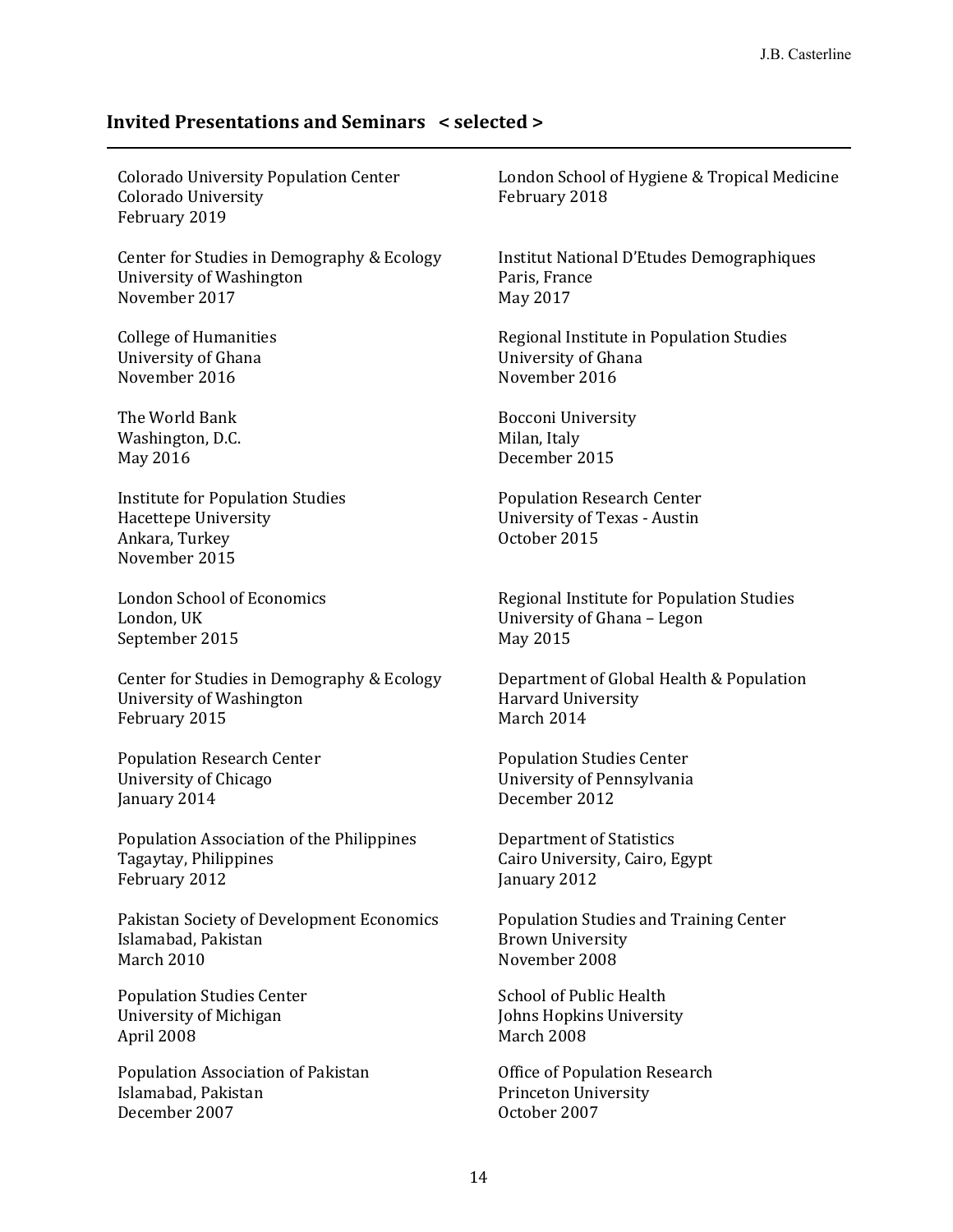Center for Population Dynamics Social Research Center Arizona State University **American University in Cairo** American University in Cairo November 2006 July 2006

November 2005 November 2003

School of Public Health **International Relations** *International Relations* Johns Hopkins University Columbia University November 2003 October 2002

Department of Statistics Social Research Center Cairo University, Cairo, Egypt **American University in Cairo** March 2002 November 2001

American University in Cairo **Harvard University** May 2000 February 1999

University of Texas, Austin Princeton University November 1996 April 1995

February 1995 **CHO** COMBET 1993

July 1993 April 1991

The Population Council **The Population Council** Department of Sociology May 1988 **February 1988** 

November 1982 Cambridge, England

Population Council, New York El Colegio de Mexico, Mexico City

World Bank and **Center for Population and Development** 

Population Research Center **Center** Office of Population Research

School of Public Health Population Studies Center Columbia University University of Pennsylvania

Rand Corporation **Compact Corporation** Department of Sociology Santa Monica, California 2002 10 University of Michigan, Ann Arbor

New York City, New York University of Washington

London School of Economics Cambridge Group for the History of London, England Population and Social Structure April 1982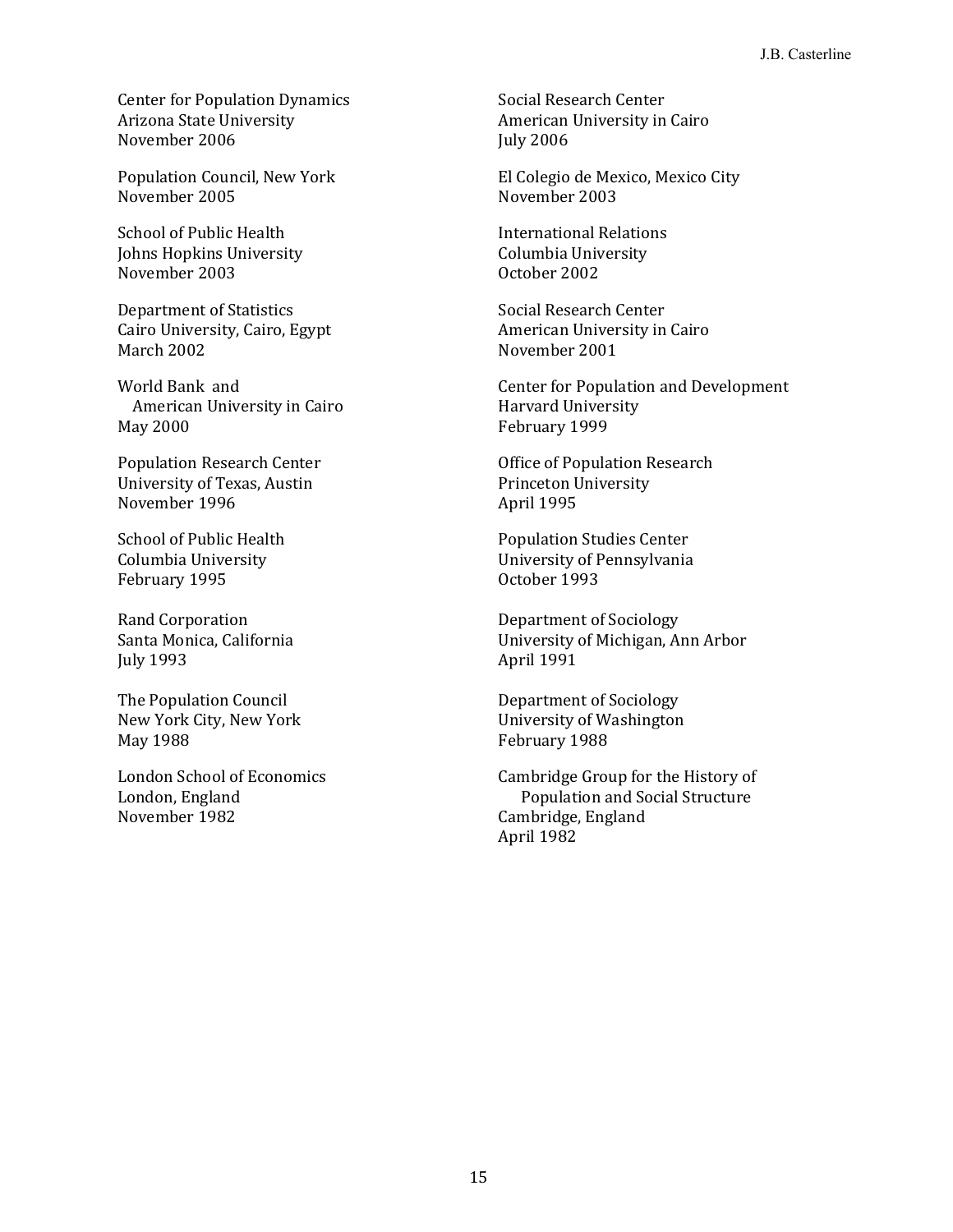### **Research Grants**

"Demand for Modern Contraception in sub-Saharan Africa: New Methods, New Evidence". J. Casterline, Principal Investigator. Bill & Melinda Gates Foundation, August 2018 – July 2021. (direct \$1,471,779)

"OPEN: The Ohio Policy Evaluation Network". A. Norris (OSU College of Public Health), Principal Investigator. Anonymous foundation, January 2018 – December 2020. (direct \$4,670,000)

"Ohio Policy Evaluation Project: Planning Phase". A. Norris (OSU College of Public Health), Principal Investigator. Anonymous foundation, August 2016 – April 2017. (direct \$237,000)

"Promoting CSD500 use among women in established relationships". M. Gallo (OSU College of Public Health), Principal Investigator. NICHD, June 2016 – March 2021. (direct \$1,166,000).

"Institute for Population Research." J. Casterline, Principal Investigator. NICHD, October 2014 – August 2019. (direct \$1,450,000).

"Television and International Family Change." J. Casterline, Principal Investigator (sub-contract from Penn State University). NICHD, July 2010 – November 2016 (direct \$111,000).

"Implications of High Fertility in Developing Countries." J. Casterline, Principal Investigator. Norwegian Research Council, July 2010 – June 2012 (direct \$117,000).

"Initiative in Population Research." J. Casterline, Principal Investigator. NICHD, July 2009 – June 2014. (direct \$1,555,200).

"Opportunities for Fertility Decline in Sub-Saharan Africa." J. Casterline, Principal Investigator. Hewlett Foundation, January – February 2010. (direct \$83,000).

"Estimation of Unwanted Fertility." J. Casterline, Principal Investigator. NICHD, July 2006 – June 2008. (direct \$100,000)

"Stalled Fertility Decline in Egypt." J. Casterline, Principal Investigator. USAID. December 2004 – September 2005. (direct \$115,000)

"Fertility Decline in Egypt: Current Obstacles, Future Prospects." J. Casterline, Principal Investigator. USAID. July 2003 – December 2004. (direct \$150,000)

"Poverty and Reproductive Health." J. Casterline, Principal Investigator. UNFPA. June – December 2003. (direct \$67,000)

"Social Learning, Social Influence, and Fertility control." J. Casterline, Principal Investigator. NICHD, September 1997 - August 2003. (direct \$1,453,000)

"Learning about Men." C. Lloyd, Principal Investigator. UNFPA, July 1996 - June 1999. (direct: \$622,000).

"Unmet Need for Family Planning: An In-depth Study of Its Nature and Causes." J. Casterline, Principal Investigator. Rockefeller Foundation, October 1994 - December 1998. (direct: \$900,000).

"Social Structure and the Diffusion of Fertility Behavior." J. Casterline, Principal Investigator. Rockefeller Foundation, January 1994 - June 1995. (direct: \$80,500, Ghana and U.S.; U.S.: \$34,700).

"In-depth Study of Unmet Need for Family Planning in the Philippines." J. Casterline, Principal Investigator. The Evaluation Project, University of North Carolina, Chapel Hill, March 1993 - May 1994. (direct: \$111,000).

"Changes in Reproductive Behavior in Africa." J. Casterline, Principal Investigator. NICHD, January 1992 - August 1994. (direct: \$110,000).